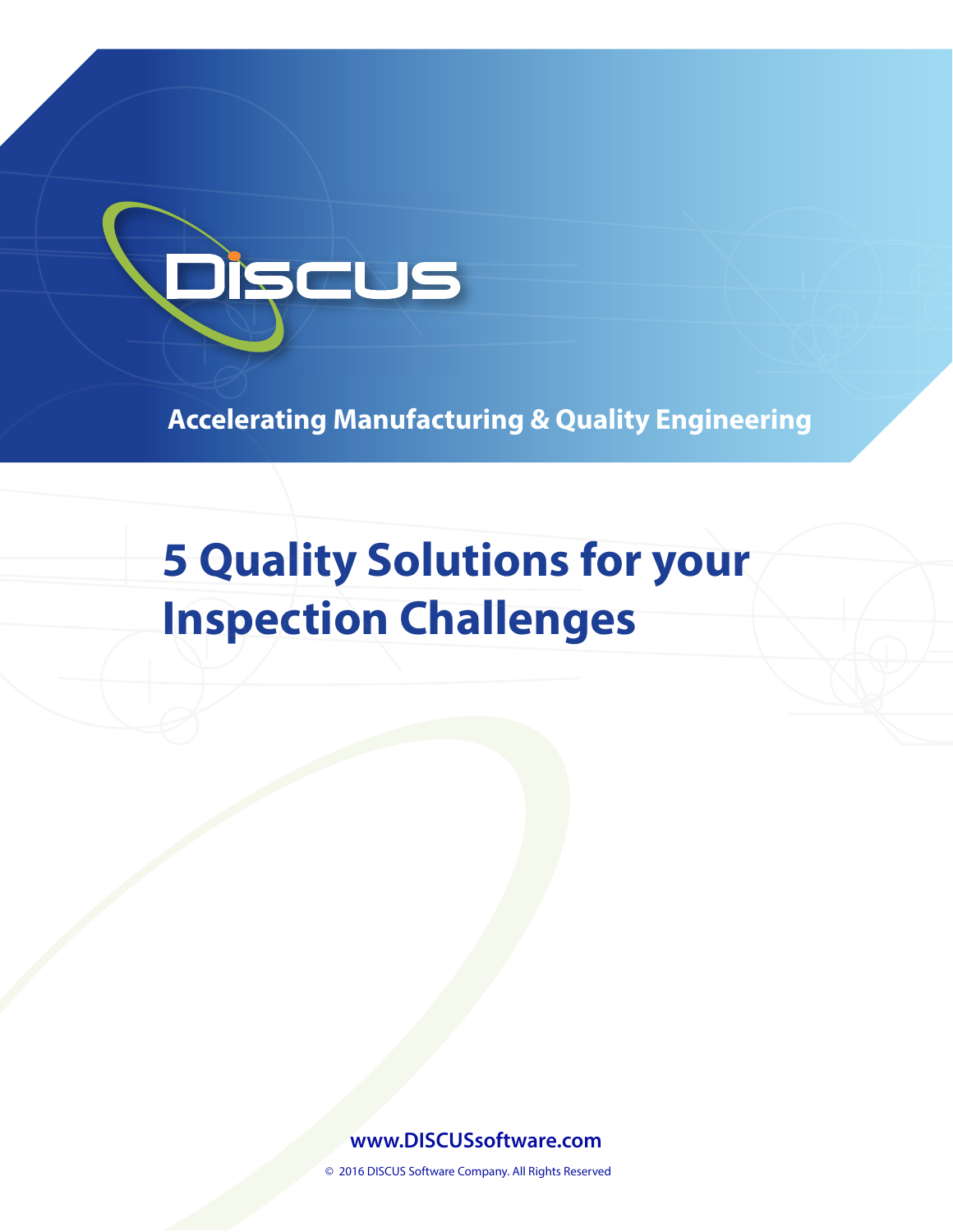# **Soar Through Your FAI Audit**

You know the scenario all too well. All productivity comes to a halt as your customer schedules an audit. You work around the clock assembling the information your auditor is likely to request-- past First Article Inspections, Internal Inspection Sheets, Certificates of Compliance (current, of course), calibration records, and the list goes on and on. And you assume you were prepared, until the auditor asks for a document you cannot find. As you riffle through the folders trying to find that one heat treat certificate, that seems elusive, you throw your hands up, "Where is it??"

Then another problem occurs: Your auditor leaves your office with the irritated remark, "Call me when you are ready." Red-faced, you later find that document stuffed between a couple other pages, but it's too late. You reschedule later and go through the same scenario over, hoping another document is not wedged where it cannot be reviewed at a moment's notice. Repeating the same process over and over again for each audit, hoping for new results, isn't progress, it's crazy.

Isn't it time for you to solve your auditor's demands without adding stress to yourself and your overwhelmed staff? Don't you wish that in one place, you could make two clicks and show your auditor all the salient documents in one easy- to-view location? Here is a quality solution you can count on!

Try software designed with this scenario in mind to stop the crazy. With DISCUS you can access the FAI, the certificates, the images of the part marking, the actual part photo, and any specifications in one easy-to-find location. Plus this data can be zipped down and archived on your server or ERP system for easy and accurate long term storage. This will save you and your auditor a great deal of time and that is priceless.

Now when your auditor drops by for a visit, simply launch a DISCUS Technical Data Package (TDP), and in seconds, your auditor can review all the information of that part, plus all the CMM data results, CAD modeling information and much more in record time. You don't have to frantically thumb through folders and pages in a vain effort to locate a document. Instead of leaving your office, clearly frustrated, your auditor easily reviews the data and then has a real dialogue about future plans, your methodology and of course future business. By being able to access the data in one location, at any time, you can give your customer confidence in your processes and your ability to meet the needs of industry. Indeed, nothing breeds confidence like competence and with DISCUS this competence is built into each TDP function. Download DISCUS today to meet the demands of your audits tomorrow. Save time, be more productive and earn more business with DISCUS. That's a quality solution that will work for you every time.

Contact **sales@DISCUSsoftware.com** to learn more.

SCUS

#### **Accelerating Manufacturing & Quality Engineering**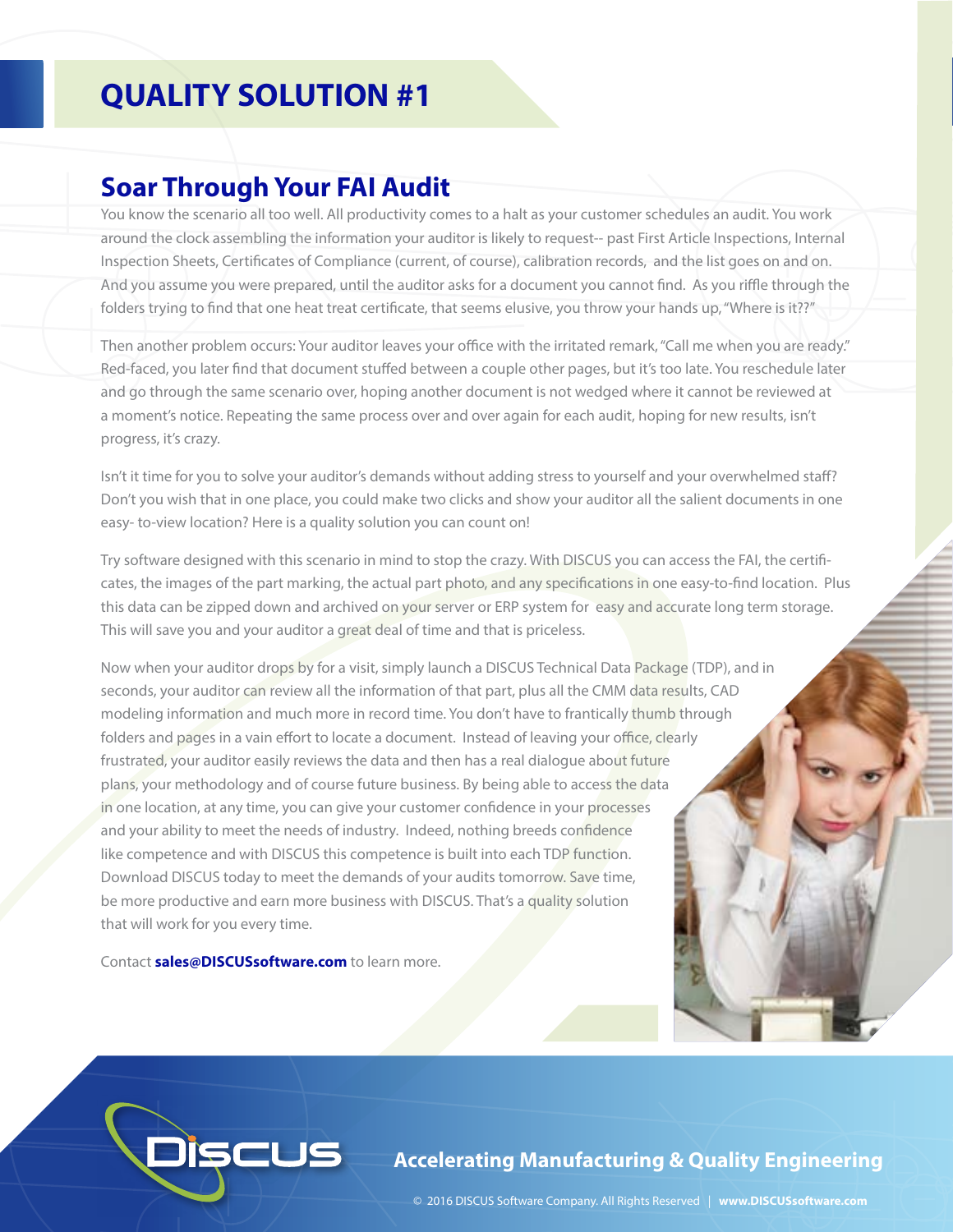## **Identify the Changes Between Drawing Revisions**

Winston Churchill said,"To improve is to change; to be perfect is to change often." While Churchill was not talking about revision changes with drawings, he might as well have been. Drawing revisions continually improve the overall quality and integrity of the product, as the intended goal, but for suppliers, the constant changing of revisions can be a production nightmare.

Certainly the drawing's revision block provides suppliers with a guide to the overall changes in the drawings. However, most would agree that the differences between the drawing can be subtle, hidden, and can cause interpretation errors. The differences are often not indicated on the unreliable revision block. So it's up to you, the supplier, to determine the changes between the revisions and adjust.

Trying to find the differences between two very similar drawings is an exhaustive and time consuming activity, and the human eye is likely to miss important changes. The revision process is not only time-consuming, but can delay work and lead to loss of revenue. Any failure to recognize the differences further exacerbates the cost of doing business, and can cause rework, scrap and rejections. Dealing with revisions is an ongoing problem that can affect your future business.

What is needed is software that will readily compare the differences between two drawings in about two clicks. The drawing changes are noted in red, and can be printed out so the quality engineer, without ambiguity, easily identifies the differences between the drawings, changes that evade the human eye. Now the inspector can respond to the changes in a matter of minutes, not hours. Using the DISCUS Comparison feature, the differences are indicated in red or any color you select for the new revision, leaving the unchanged areas in light gray. Even a novice can recognize the differences!

DISCUS brings to your quality team a means to deal with revisions that will eliminate rework, rejections and frustration.

**>> In a matter of seconds, quickly and precisely ascertain the differences between the revisions. >> Speed up production and FAI reporting by hours and days >> Since all changes are noted, your team will have a higher accuracy of reporting >> Ensure your customer that your revision process is state of the art, thus earning more business >> Eliminate rework, scrap and rejections.**

With DISCUS you can reallocate your personnel to less menial tasks than examining each drawing. Finally your team can retire the magnifying glass! Indeed, "to improve is to change" so isn't it time to make a change in the way you handle revisions? Contact sales@discussoftware.com to realize a quality solution for each and every revision.

Contact **sales@DISCUSsoftware.com** to learn more.

### **Accelerating Manufacturing & Quality Engineering**

© 2016 DISCUS Software Company. All Rights Reserved | **www.DISCUSsoftware.com**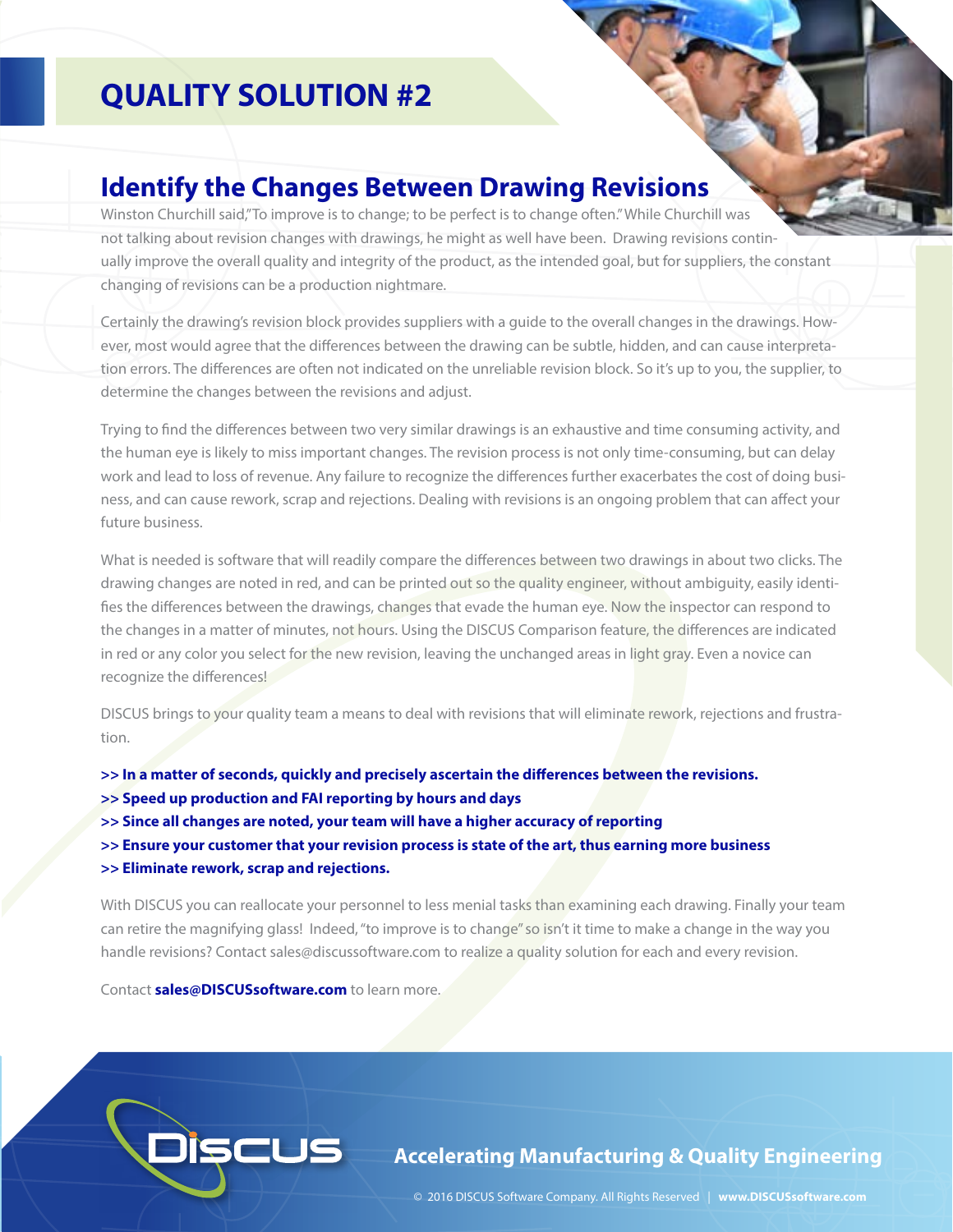### **Avoid the Low Rate of Software Adoption and the High Cost of Shelfware**

Purchasing software can be analogous to hiring the right employee. After a trial period and evaluation, the decision is made to bring the software or new talent in house. Then what? What if the implementation strategy and a plan for adoption of the new system are not considered? If a company does not have a plan, then the software can be left unused and the investment is for naught. Of course most companies, when introducing new employees to the workplace, provide orientation, training and a place to hang their hats. Yet few companies plan well for a successful software introduction and that can lead to an adoption issue.

This is not a unique problem. In fact, nation-wide, the number of software licenses that are unused is at a record high: Up to 62% of software that companies buy is unused or under-utilized. Once the software is purchased, the purchasing company often feels abandoned by the vendor. And without an adoption strategy as part of the implementation plan, new customers leave the software on the shelf, so to speak. In fact, the term for unused software, Shelfware, is a real problem for any quality department, which looked for a software solution to support their quality initiatives . But if no one uses the solution, then the ROI cannot be appreciated. And the decision makers may feel they made a wrong purchasing decision, all of which is costly.

**"Shelfware rate for the top ten online analytical processing software packages averages 39 percent—and runs as high as 62 percent."** -Gartner, Inc.

The reasons for not adopting a software solution can be varied and subjective. Employees are sometimes reluctant to adopt a new technology and can feel threatened by the software's ability to reduce their workload and they are fearful, as a result, of losing their positions. Personnel also may be technology shy without the necessary software skills. And quite simply, some company veterans may be reluctant to try something new. But this is not entirely their fault. In fact, a software company can be complicit in this adoption nightmare: If the vendor simply throws the products "over the wall" without a post-sales support in place, then potential users probably lack the core knowledge to effectively use the software.

Adoption is not only critical for customer satisfaction, but is also a valuable asset for any company in terms of future sales and referrals. The best software companies have a robust post-sale strategy that engages the decision makers and includes the affected employees.

DISCUS Software has a reputation for this vital post-sale support-- from a skilled support team, online videos, free training to an experienced customer success team. These resources ensure that the software is installed and used and the employees are onboard. In addition to offering training for purchased licenses, DISCUS provides complimentary online training every month for all customers and has done so from the onset. As a matter of fact, the adoption rate of DISCUS is much higher than the national average as the support and training team work with the purchaser to ensure the employees are trained, their fears mitigated. By offering tutorials and online support, chat and blogs, new users can access assistance 24/7 at their own pace with mentoring assistance.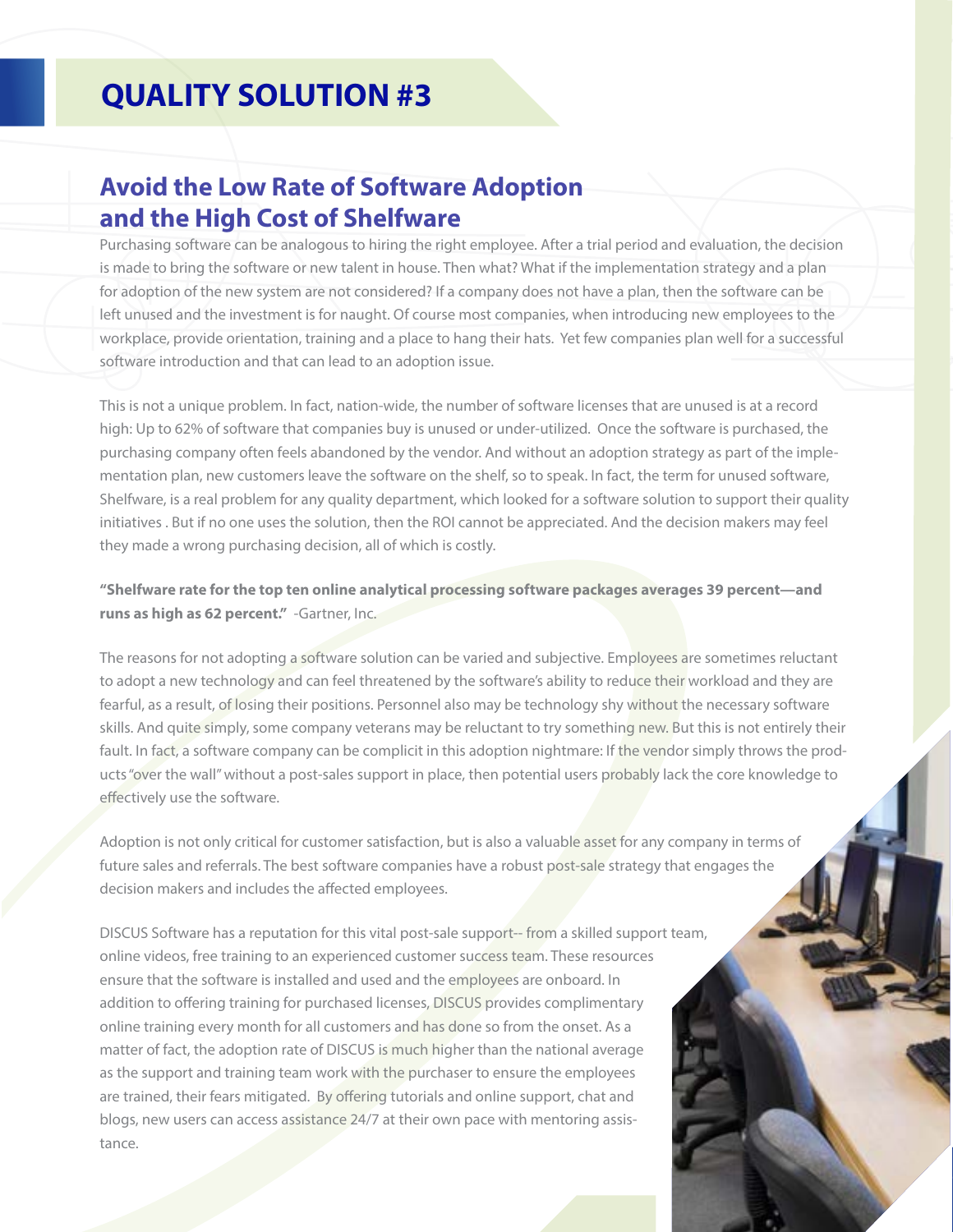By supporting a customer's adoption strategy, the DISCUS support staff guides new users to become more confident and competent while learning skills that make them even more valuable to their employer. Not only are companies realizing immediate ROI from the software, but are also appreciating a skilled staff in software technology. This is a quality solution in a win/win scenario, a fact not lost on most companies. From the first download, through evaluation and beyond, DISCUS support staff will train prior to the purchase and facilitate users' understanding of the features and functions for a success-driven implementation.

"The DISCUS support team has always responded quickly to requests and the on-line training webinars have been very helpful. Even as long-term users, we normally attend at least one of the training courses after a major upgrade to ensure we are getting the maximum use of new features. The support team has been granting us access to evaluate both the DISCUS 3D and DISCUS CMM add-ons as well before we purchase them to ensure they fulfill our needs." - Kris Watson, Quality Engineer, Weaver Manufacturing

DISCUS software has a plan to help companies with their software adoption from the onset of the sale, through the purchase and beyond. Eliminate the problem of Shelfware and realize immediate ROI for a quality solution day in and day out.

Contact **sales@DISCUSsoftware.com** to learn more.



#### **Accelerating Manufacturing & Quality Engineering**

© 2016 DISCUS Software Company. All Rights Reserved | **www.DISCUSsoftware.com**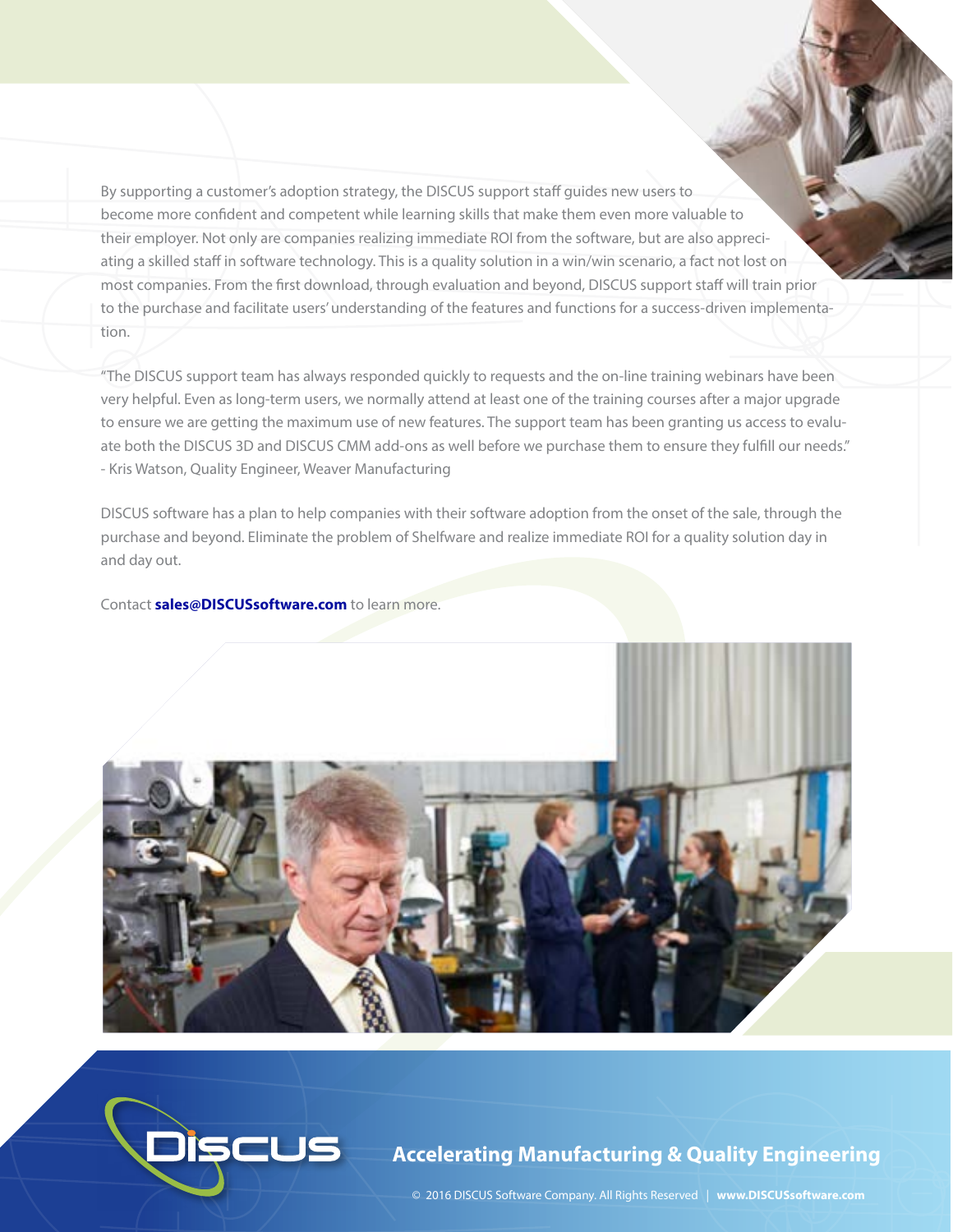## **Expedite Customer Approval of FAIs**

A complete First Article Inspection (FAI) prior to shipment is a reality that most suppliers understand and they move heaven and earth to comply with their customer's demands. But after completing the lengthy documentation and submitting this FAI package to the customer, the supplier often cannot ship the parts: The FAI is held up without the necessary customer approval.

Quality managers often monitor the FAI activity very closely on the production floor to ensure they are capturing the multitude of requirements, but the reality is this: extensive gaps between submission and customer acceptance frustrates this harried quality manager and impacts delivery and invoicing. The ramifications for slow approval are sorely problematic and expensive; parts are not shipped and are stockpiled, thus affecting cash flow, and ultimately the company's bottom line and future planning. And submitting a simple Delta FAI often is not a remedy. The full FAI assembly could fail, impacting the approval of the remaining components—this becomes an avalanche of non-shippable parts.

One supplier complained, "Currently we have about 200 assemblies that have been submitted without customer approval and I have hounded everyone at the customer site to get these approved to no avail. What recourse does a supplier have when the customer is not accepting the FAIs?"

Some suppliers take matters into their own hands and bend the rules to get the FAI approved, but this action can be problematic and cause more headaches and legal problems down the road.

Let's step back a moment to take closer look-- from the customer's point of view. Is the documentation fully complete, legible and clear? Are items on the drawing not accounted for? Is the ballooned print hard to follow and not in a logical order? Is all the information in one localized place so the customer can easily access the data, from specifications to certs to part marking? If a customer has to riffle through messy documentation that takes hours to review, the approval process can be held up. The customer may also be frustrated and simply throw his hands in the air, "Too hard!" So this customer reviews another supplier's FAI that is more organized and approves this before the other problematic FAI. That FAI could fall further behind in the queue, thus delaying approval even longer.

As a quality solution to this problem, a supplier can depend on a software solution to organize and fully comply with the customer's needs. Creating the FAI report with the customer's special AS9102 form that they know and understand may be a simple solution. A method to catch any missing characteristics and then insert them logically into the print can help facilitate a review. Having all the critical information in one Technical Data Package (TDP) gives a reviewer immediate access to the information in one centralized location in a matter of clicks. Last but not least, a professionally prepared ballooned print with appropriate comments and markups can guide a reviewer through the FAI process. All of this can expedite approval and can be done with easy-to-use software.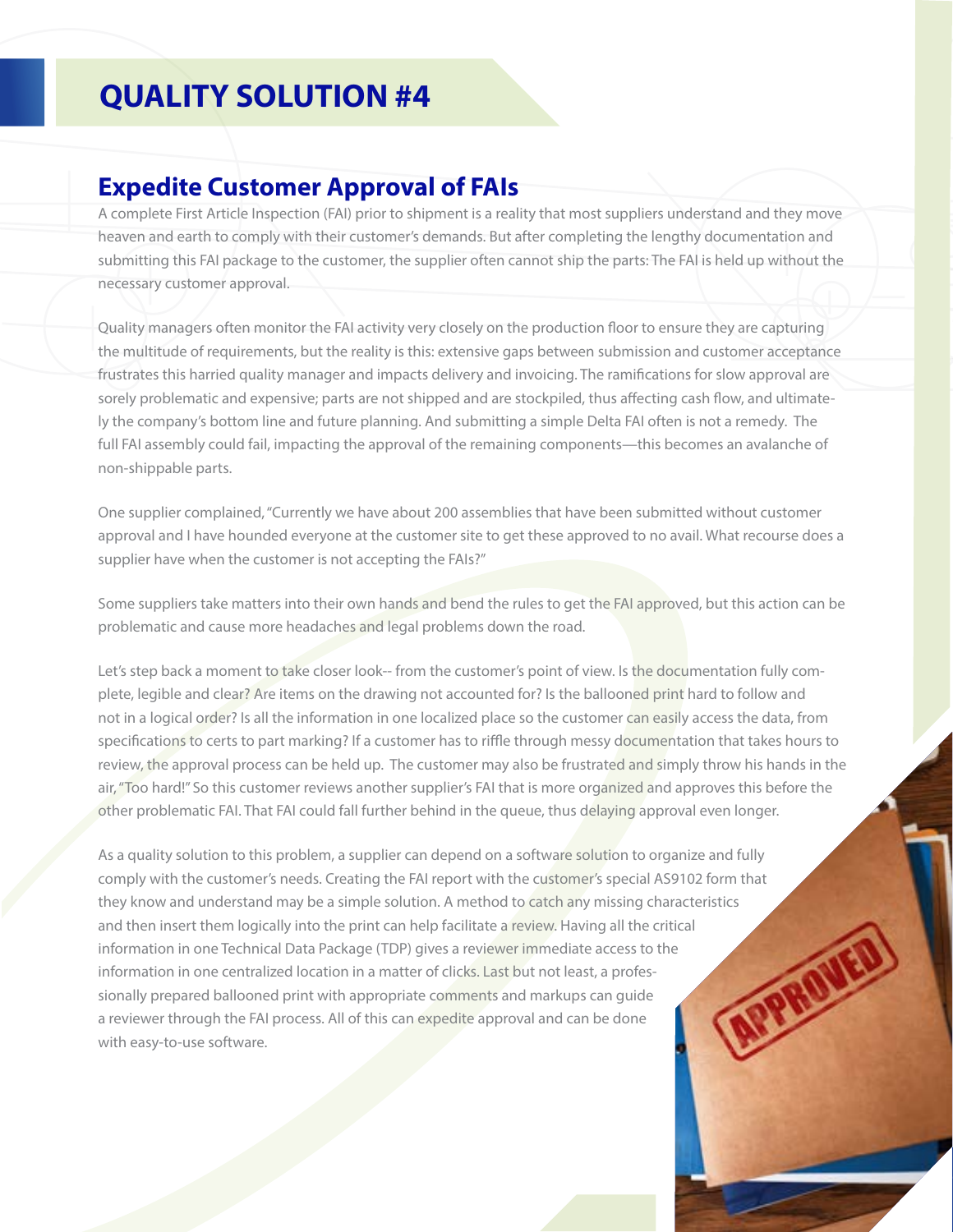While there may be other issues at the customer's site that affects approvals, why not do everything in your power for the most professional and complete FAI package? The answer to the question, "What recourse does a supplier have?" can be simple. Acquire an FAI software to help organize the data and professionally submit the FAI package, so instead of hounding the customer for acceptance, provide a pro-active solution to speed up the approval process. This is a quality solution that will help you realize immediate ROI.

One supplier to a major OEM solved his approval woes with such a software solution:

**"DISCUS has considerably reduced the time we spend on FAIR compilation and we were able to hit target dates for FAIR delivery with ease. DISCUS gives the user the confidence that the FAIR submitted to the customer is Right First Time and we are getting customer approvals immediately. This is a huge change."** - Tim Marshall, Quality Team Manager, Esterline Darchem Engineering Ltd

Learn how to speed up customer approvals, contact DISCUS today. Approvals today, ship tomorrow and invoice the next! Get it right the first time with DISCUS.

Contact **sales@DISCUSsoftware.com** to learn more.

#### **Accelerating Manufacturing & Quality Engineering**

© 2016 DISCUS Software Company. All Rights Reserved | **www.DISCUSsoftware.com**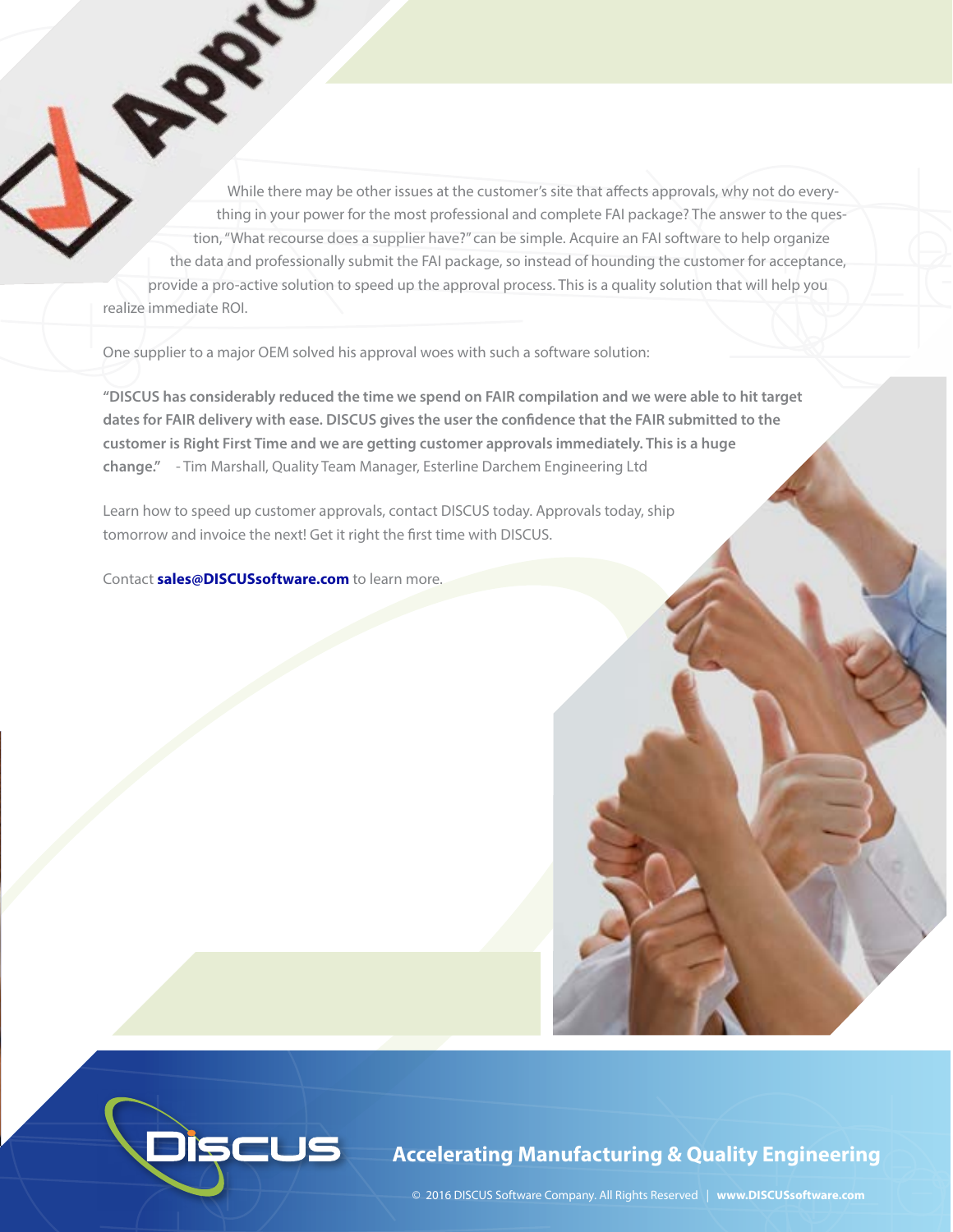### **Not Maximizing CMM Output Data**

Even though CMMs are widely used and have become important to the quality operations of many companies, they remain complex and expensive. The value of this data collection is invaluable yet the cost of these can be in the tens of thousands, hardly a minor investment. Plus the cost to fully train the CMM programmer and produce the desired output can be an added drain to the company's budget and resources. In the best case scenario, CMMs provide a seamless and efficient way to measure parts and provide the quality team with fast, accurate measurement data.

Yet when it is time to create the First Article Inspection (FAI) or similar inspection report, many progressive companies with their high-tech CMM machines are not maximizing the digital nature of the CMM output. After running the CMM, many quality personnel will manually enter the data into the inspection report and the chance of transcription errors rises immediately. The gains of the fast, accurate CMM data are virtually compromised in this situation.

Apparently, these companies are locked in a classic "Catch 22" situation: using the CMM to glean the measurement data for maximum precision, yet relying on manual entry to replicate the data in the inspection reports. As we know, humans make mistakes: misinterpretation of data, not saving work and mistyping in the wrong fields are all common errors seen in the data entry fields for most inspection reports. Ironically, a CMM program was supposed to eliminate this problem.

Suppliers can maximize their CMM output with software developed to read and import the data, digitally right into the inspection report. Regardless of the CMM model, this software can utilize the data and map the results into the appropriate characteristic for a complete, unambiguous report. This FAI software closes the loop for many companies who are seeking to maximize their CMM output and eliminate costly transcription errors. This is a quality solution you cannot afford to ignore.

In fact, FAI software, DISCUS, has the ability to use the CMM report to generate the FAI report and balloon the associated drawing. This method has gained some strong advocates and eliminates redundancy of ballooning the print and then running the CMM. These two, often uncoordinated efforts, can be done in one seamless step, and has revolutionized the way many suppliers create the report. These suppliers are engaging the CMM programmer into the inspection reporting process from the onset and saving hours, if not days of time.

One supplier immediately found that DISCUS was an ideal solution by leveraging the high precision and accuracy of their CMM with a software that easily completes the inspection report with this data:

We dramatically reduced the amount of time spent transferring CMM Report results, onto the inspection reports as well as the FAI reports. DISCUS CMM is a great tool for this task, with the new CSV format in the DISCUS CMM module it will become less time consuming to achieve this goal." - Alejandra Ortega, CMM Programmer, Magellan Aerospace - Ellanef Mfg. Corp.

To learn how your company can maximize your CMM capability and create accurate and fast inspection reports, contact **sales@discussoftware.com** to learn more.

**CUS** 

### **Accelerating Manufacturing & Quality Engineering**